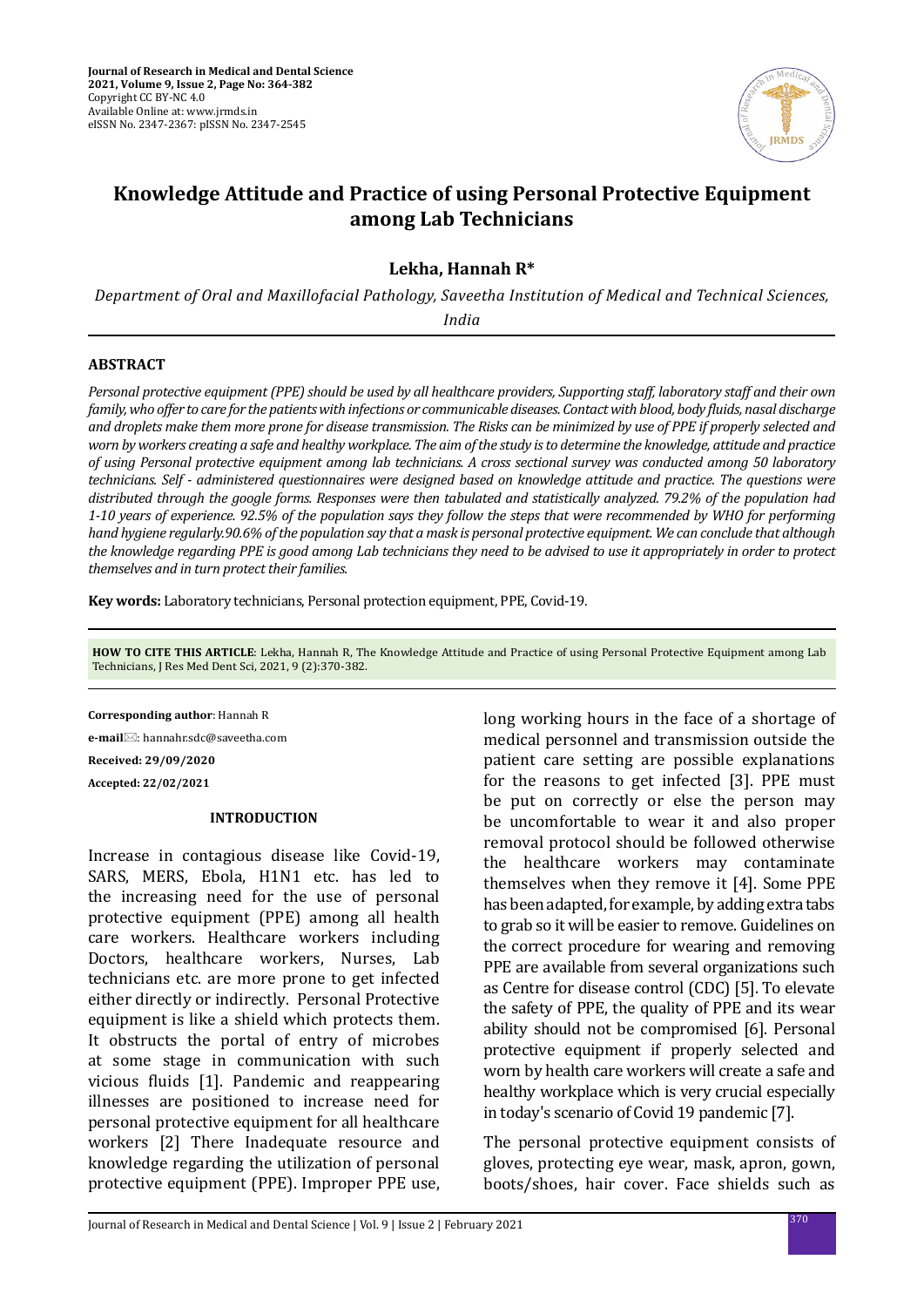nose masks, safety glasses, and safety google protect the face and eyes. work shoes with shoe cover and puncture resistant soles protect the foot, hard hats protect the head and face, earplug protects the ears, and hand gloves of the right size protects the hand [8] Often more than one of her PPE's are worn at same time in worker place depending on the work exposure [9]. A health worker may need face mask, gloves and gown depending on the activity being carried out and the need for these PPES have increased over years with increased communicable diseases [10]. PPE Should be used by all healthcare providers, supporting staff and own family, who offer to care for patients in conditions where there is contact with blood, fluid, secretions or excretion [11]. Contamination of the skin, hair and clothing of healthcare workers during removal of personal protective equipment contributes to dissemination of pathogens and is at a high risk for infection [12]. Most present studies have centered on either publicity to infectious disease and its consciousness [10]. Personal protective equipment is readily available and widely recommended among health care workers [9]. Handling blood and body fluids of patients with infectious diseases places laboratory technicians at high risk [13]. These infections may lead to increased mortality. Methods to prevent infection among lab technicians include hand hygiene, isolation of patients etc... [14]. This study will focus on the mindset and practice of utilization of PPE among lab technicians who are at high risk. Different surveys indicate that PPE is often not worn by lab technicians and the evidence also suggests that this can cause much harm. Many studies have been undertaken based on oral and general health care [15]. Our University has done many survey topics which inspired us also to do a survey [16-21]. There are also some review topic done on oral cancer and other oral diseases [22-24]. Many of the studies involved technological advancements [25-30]. The idea of current survey stemmed from the current interest of the community. The aim this study is to determine the Knowledge, attitude and Practice of using Personal protective equipment among lab technicians.

### **MATERIALS AND METHOD**

This is a cross sectional descriptive Survey that was conducted among 50 laboratory technicians of the age group 18-50 years. Convenience sampling was done. The study was approved by the scientific review board. This survey consists of 18 self-administered questions which were validated and then circulated using Google forms. Data was exported to SPSS and data analysis done using chi square. Demographic information, knowledge, Attitude and Practice of using PPE were the output variables. The data collected was tabulated using excelling sheets and then appropriate statistics was done using SPSS software. Age, gender, was considered as the independent variables whereas knowledge, Attitude, Practice of using PPE were the dependent variables.

# **RESULTS AND DISCUSSION**

The results of the study have shown that 79% of the participants were female and 21% were males. When the participants were asked about their work experience in the laboratory 79.2% had 1-10 years' experience and 18.9% had work experience about 11-20 years and 1.9% had work experience about 21-30 years. When the participants were asked if they know what PPE stands in order to assess their level of knowledge regarding PPE 84:9% of the population said personal protective equipment 9.4% say Personal protective education 2:5%<br>said private protective equipment. 3.2 % private protective equipment. 3.2 % said Primary protective education. When the response was associated with the years of experience, Chi square test analysis showed no statistical significance P=0.838 (P>0.05). When the participants were asked if the mask is a PPE 90.6% of the population agreed. On questioning the participants about

whether training was required wear and remove PPE 60.4% of the population said. When the participants were asked which one is not a PEE 18.97 of the population said Slip on 41.5% said cap 11.3% said Gloves and 28.3% said Goggles.

On assessing the attitude of the participants towards use of PPE, 83.6% were aware that PPE protects them from infections caused by HBV, HIV and coronavirus (SARS, Covid 19 etc.) while 13 .2% were not. When the participants were asked if the gloves hinder their working skills 64.2% of the population agreed and 35.4% Say No. When the participants were asked if PPE was a fool protection from all infections only 28.3 % of the population said yes the rest did not agree.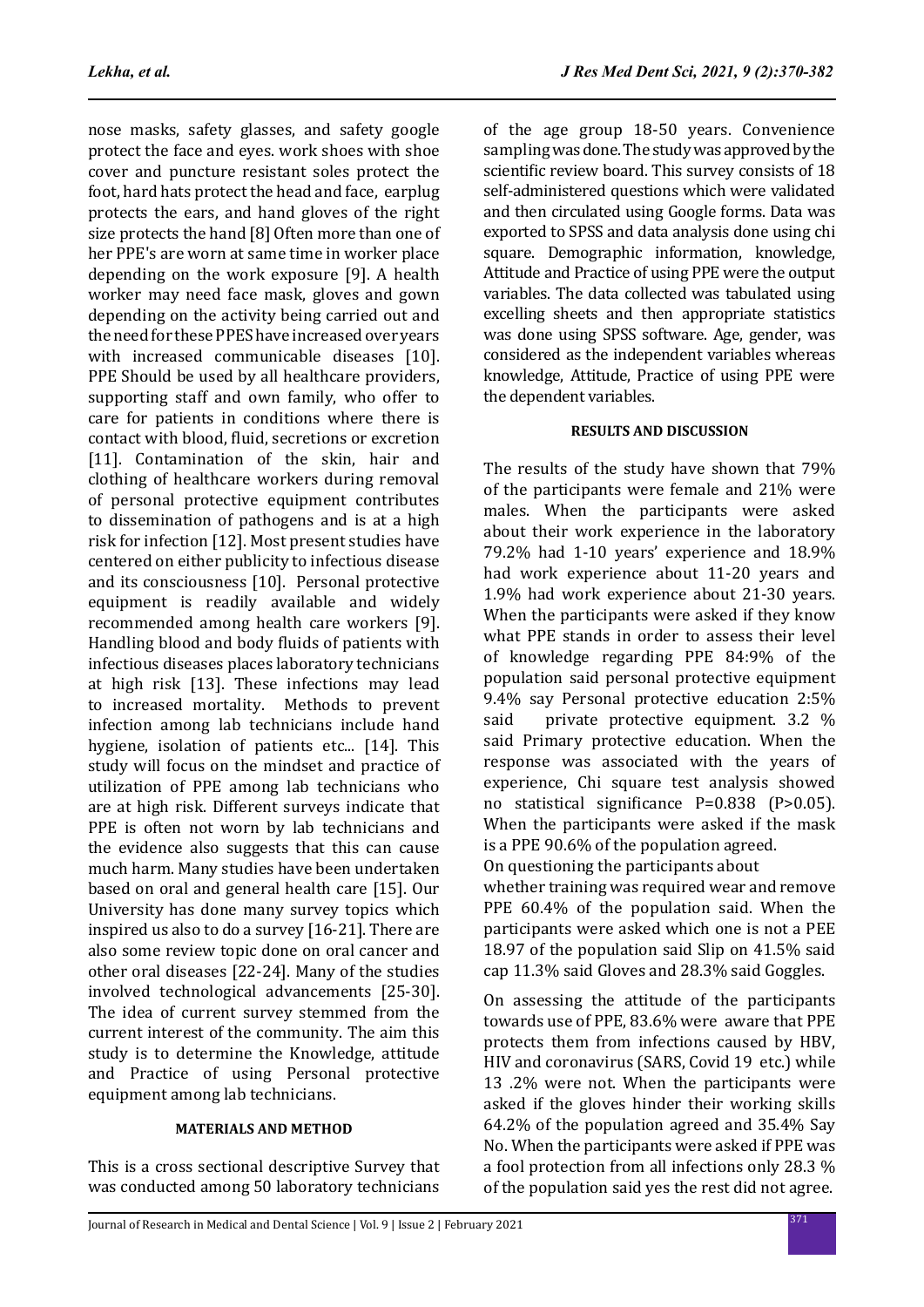In the practice aspect, When the participants were asked How often do they replace their PPE 26.4% of the population said Once in 6 hours, 43.4% said Once in weeks, 20.8% said once in 6 month and 9.4 % said never. When

the participants were asked what they would do when they find it uncomfortable to wear the PPE 52.8%. The population said that they remove it immediately, 37.7% said they would bear the discomfort. 9.4% said they would never use PPE again. When the participants

were asked if they wear PPE regularly 83% of the population said yes. When the

participants were asked if they follow the steps that were recommended by WHO for performing hand hygiene regularly 92.5% of the population said Yes and 7.5% said No. Only 24.5% of the participants wear eye protection (Figure 1 to Figure 25).

In our study most of the participants knew the expansion of PPE and were aware that the mask was part of it. But in a study done by Bulkhyur et al. only 56% knew about PPE. The large Variation between our study and the study done by Bulkhyur et al. is because their study was carried out among workers and ours were lab technicians. The workers mostly use helmets and boots so they are not much aware of Mask and PPE [10]. Although awareness about PPE was very less previously, there has been a sudden increase in awareness because of the Covid pandemic.

Most of the study participants were aware that PEE protects from infections that are caused by HBV, HIV, covid19 etc. In regular situations PPE was used only when laboratory confirmed patients with any of these infections arrive, this is in accordance with the study done by Archana Lakshmi et al. among Healthcare workers where PPE was used only when a patient tested positive for HIV comes to the hospital [2]. More than half of the participants confirm the need for training to wear and remove a PPE. But in a study done by TS Oguntonis et al. among funeral home workers most of them disagreed [1]. The wide variation in data is because the current study was conducted in the pretext of Covid 19. The global pandemic has created awareness regarding PPEs and the need for training to wear and remove it.

Gloves are considered a hindrance by more than half of the laboratory technicians who had taken the survey. But Archana Lakshmi et al. in their study found that most of them did not find it as a hindrance. Although gloves can be a hindrance in the beginning it is important for the laboratory technicians to use it judiciously in order to protect themselves and in turn protect their family too [2]. The study participants also resorted to the fact that they would remove the PPE as and when they find it uncomfortable. But in today's scenario all healthcare workers including the laboratory technicians are at a high risk zone and hence should guard themselves from being infected despite the discomfort [2].

In Our Study the Sample size of the Study is very less and the population is done only in lab Technicians. It is also done in a homogenous population which may mislead. The future scope of this study is to do a complete survey based study on the uses Of PPE among Doctors and Nurses in a larger population and in a larger scale.



**Figure 1: Pie chart depicting the gender of the participants. 79.25% of the participants are female [blue] and 20.75% male (Green).**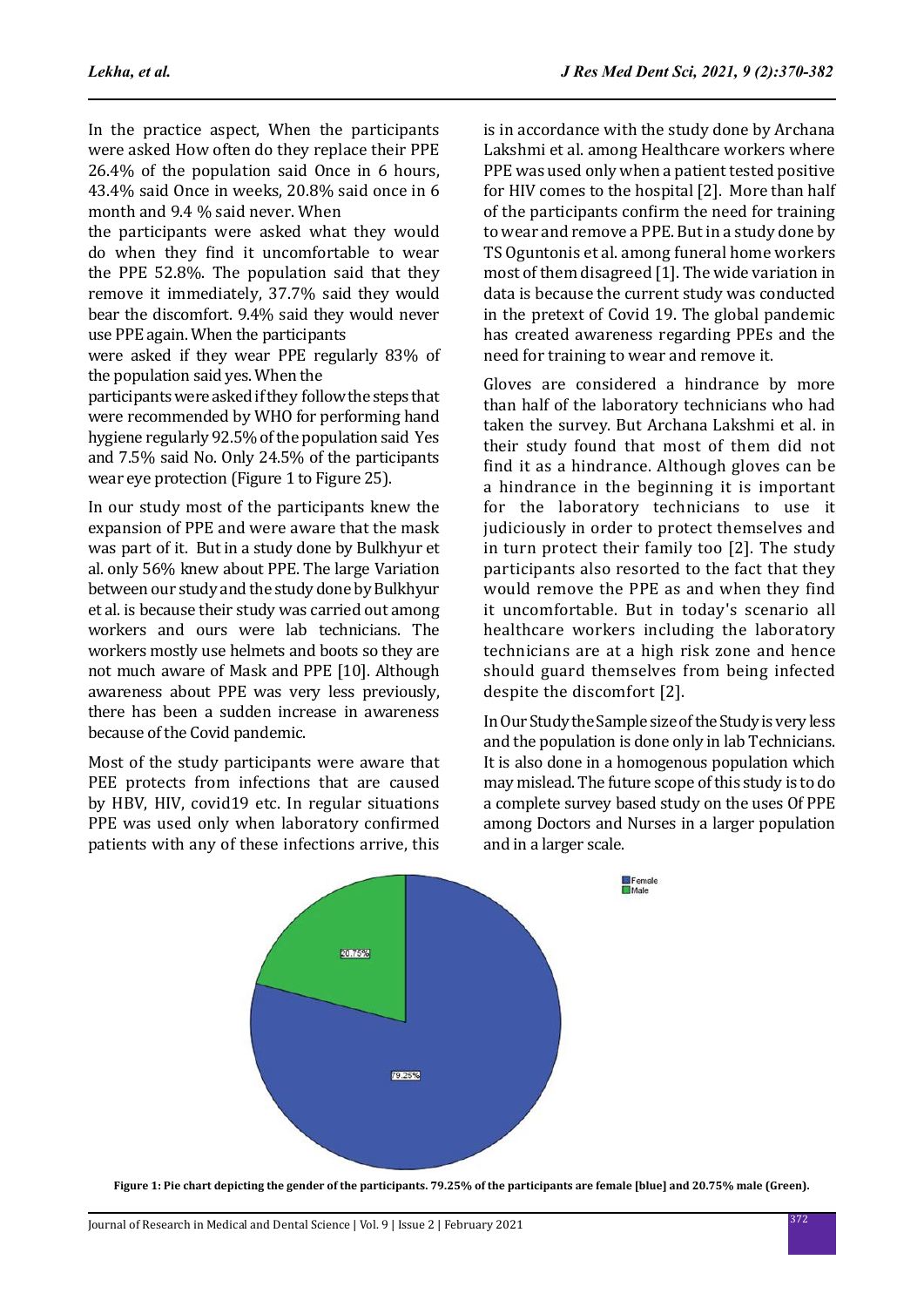

**Figure 2: Pie chart depicting the work experience of the participants. 79.25% of the participants had an experience of 1-10 years [blue] and 18.87% an experience of 11-20 years [green]. 1.89% had an experience of 21-30 years [grey].**



**Figure 3: Pie chart depicting the knowledge of the participants regarding the abbreviation of PPE. 9.43% of the participants said personal protective education [blue], 84.91% responded personal protective equipment [green], 3.77% responded primary protective education [grey] and 1.89% responded private protective equipment [violet].**



**Figure 4: Bar Chart depicts the association of knowledge of the participants regarding the Abbreviation of PPE with years of experience. X axis represents the full form of PPE and Y axis represents the work experience. Green colour represents less than 10 years of experience. And blue color represents more than 10 years of experience. Participants of 1-10 Year work experience are more aware (66.04%) of the full form of PPE. Chi square test (Chi square value=0.846) analysis shows no statistical significance P = 0.838 (P>0.05).**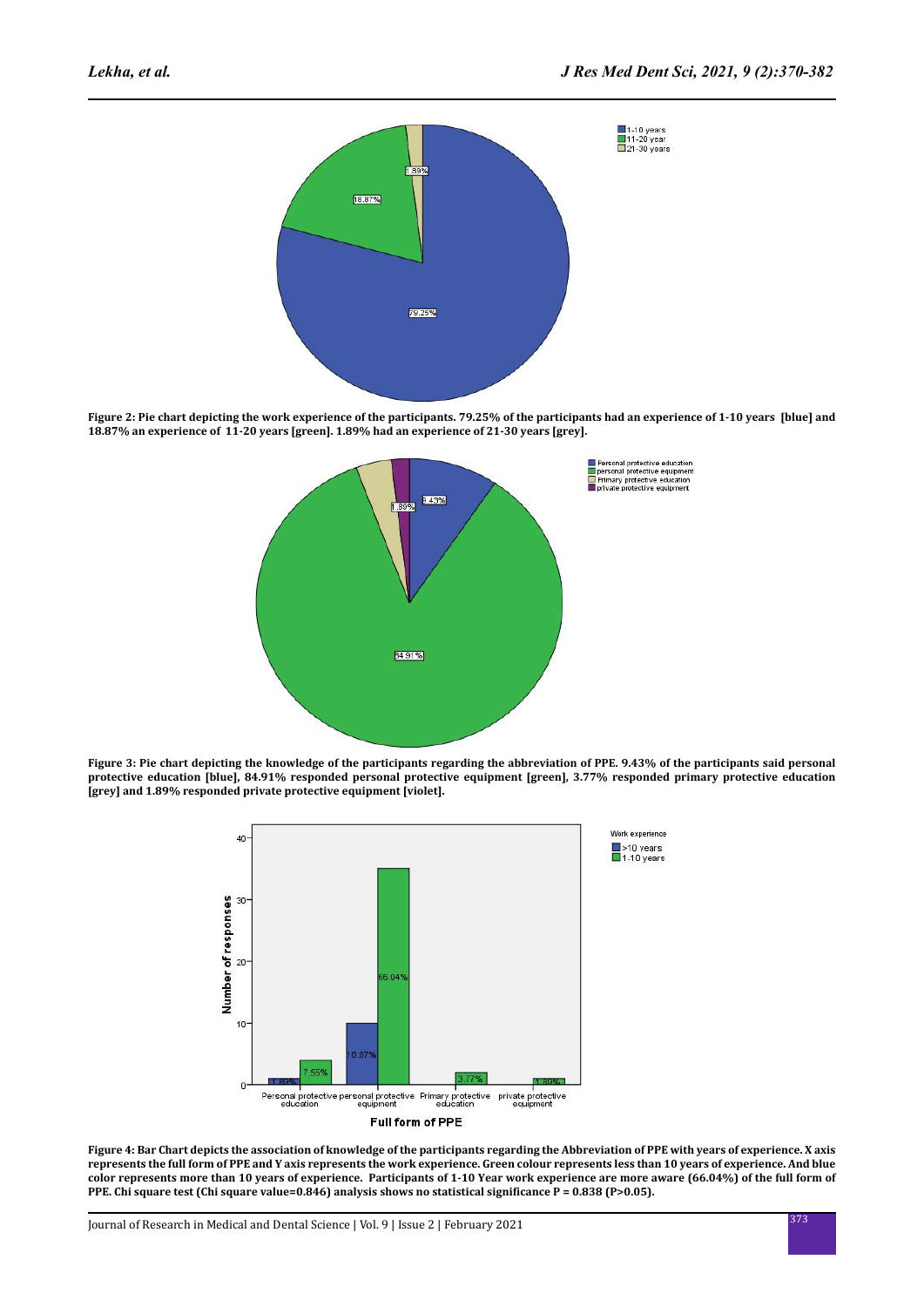

**Figure 5: Pie chart depicting the opinion of the participants if they think a mask is necessary. 9.43% of the participants said No [blue] and 90.57% said yes [green].**



**Figure 6: Bar chart depicts the association of opinion of the participants on whether they think mask is necessary with years of experience. X axis represents if mask is a PPE AND Y axis represents No of responses. Green color represents less than 10 years of experience. And blue color represents more than 10 years of experience. Participants of 1-10 Year work experience are more aware (71.70%) mask ia a PPE. Chi square test (Chi square value=0.002) analysis shows no statistical significance P = 0.965 (P>0.05).**



**Figure 7: Pie chart depicting the opinion of the participants on whether training is needed to wear and remove PPE. 39.62% of the participants said No [blue] and 60.36% said yes [green].**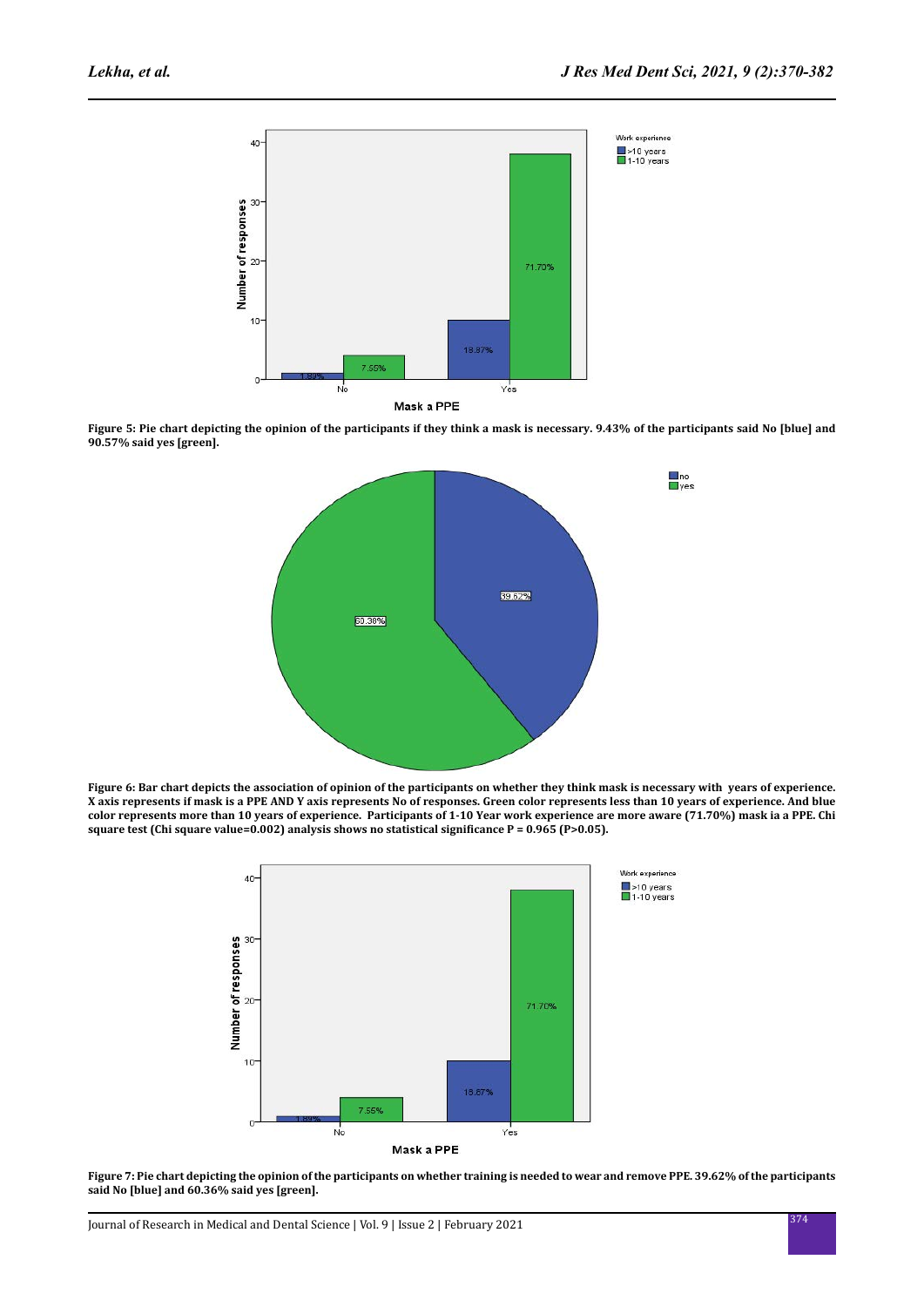

**Figure 8: Bar chart depicts the association of the opinion of the participants on whether training is needed to wear and remove PPE with years of experience. X axis represents Training to wear and remove PPE whereas the y axis represents the number of responses. Green colour represents less than 10 years of experience, blue colour represents more than 10 years of experience. 46.06% of the participants with 1-10 Year work experience accept that training is required to wear and remove PPE. Chi square test (Chi square value=0.197) shows no statistical significance P = 0.657(P>0.05).**



**Figure 9: Pie chart depicting the opinion of the participants as to which is not included as part of the PPE. 41.51% of the participants replied cap [blue], 11.32% gloves [green], 18.87 % goggles [grey] and 28.30% slip on slippers [violet].**



**Figure 10: Bar chart depicts the association of the response of the participants on "which one is not a PPE" with years of experience. X axis represents an object which is not part of PPE and the y axis represents the number of responses. Green colour represents less than 10 years of experience. And blue colour represents more than 10 years of experience. Participants of 1-10 Year work experience are more aware (30.19%) that cap is not a PPE. Chi square test(Chi square value=1.135) shows no statistical significance P=0.769 (P>0.05).**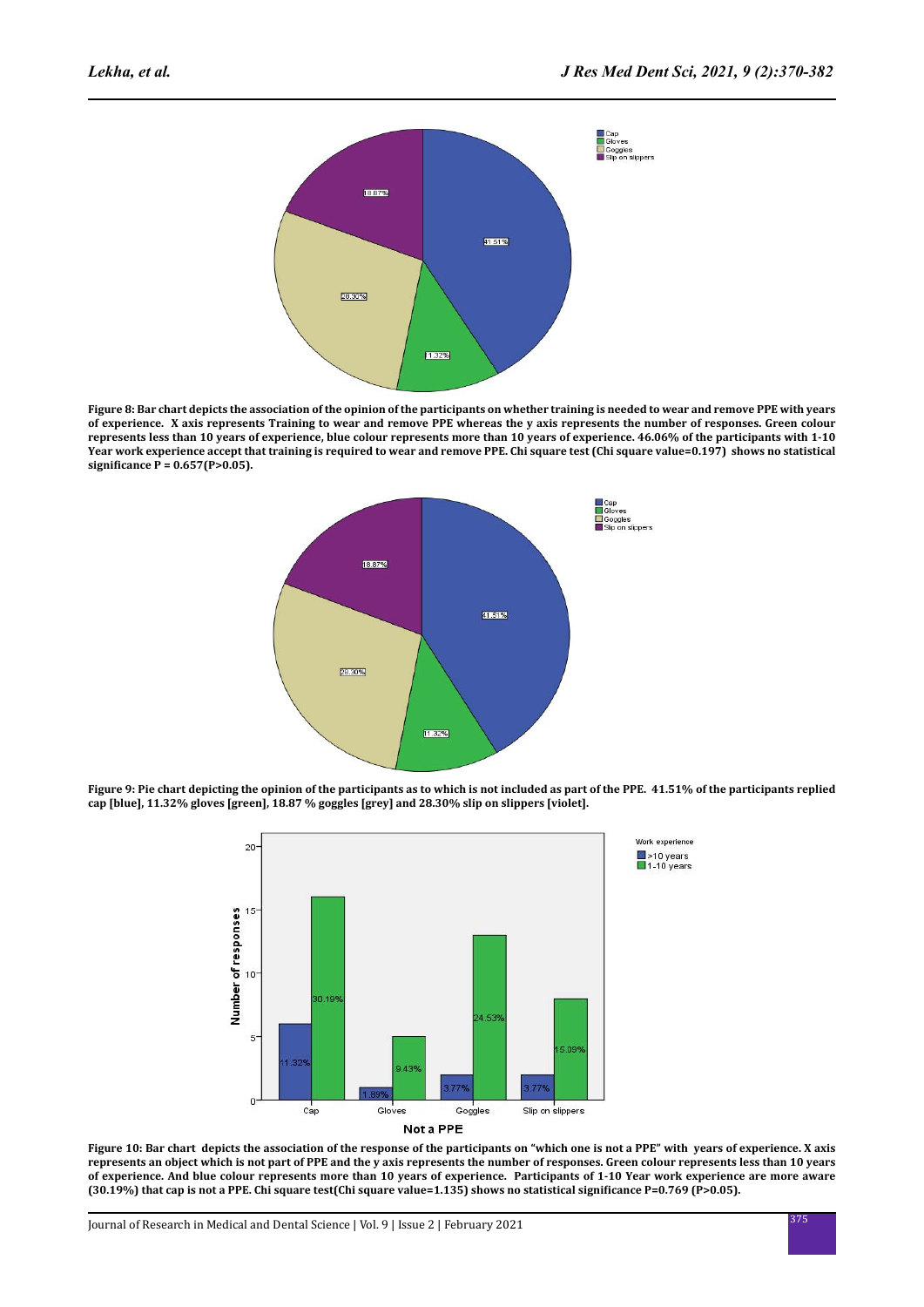

**Figure 11: :Pie chart depicting the opinion of the participants on "whether PPE protects them from infections caused by HBV, HIV and coronavirus (SARS, Covid 19 etc)",13.21%% of the participants said No [blue] and 86.79 % said yes [green].**



**Figure 12: Bar chart depicts the association of opinion of the participants on "whether PPE protects them from infections caused by HBV, HIV and coronavirus" with years of experience. X axis represents PPE protection from HBV, HIV and Corona virus and y axis represents the number of responses. Green colour represents less than 10 years of experience. And blue colour represents more than 10 years of experience. Participants of 1-10 Year work experience are more aware (67.92%) that PPE can protect from HIV, HBV and Coronavirus. Chi square test (Chi square value=0.205) shows no statistical significance P = 0.651 (P>0.05).**



**Figure 13: Pie chart depicting the opinion of the participants on "whether the gloves hinder their working skills", 35.85% of the participants said No [blue] and 64.15 % said yes [green].**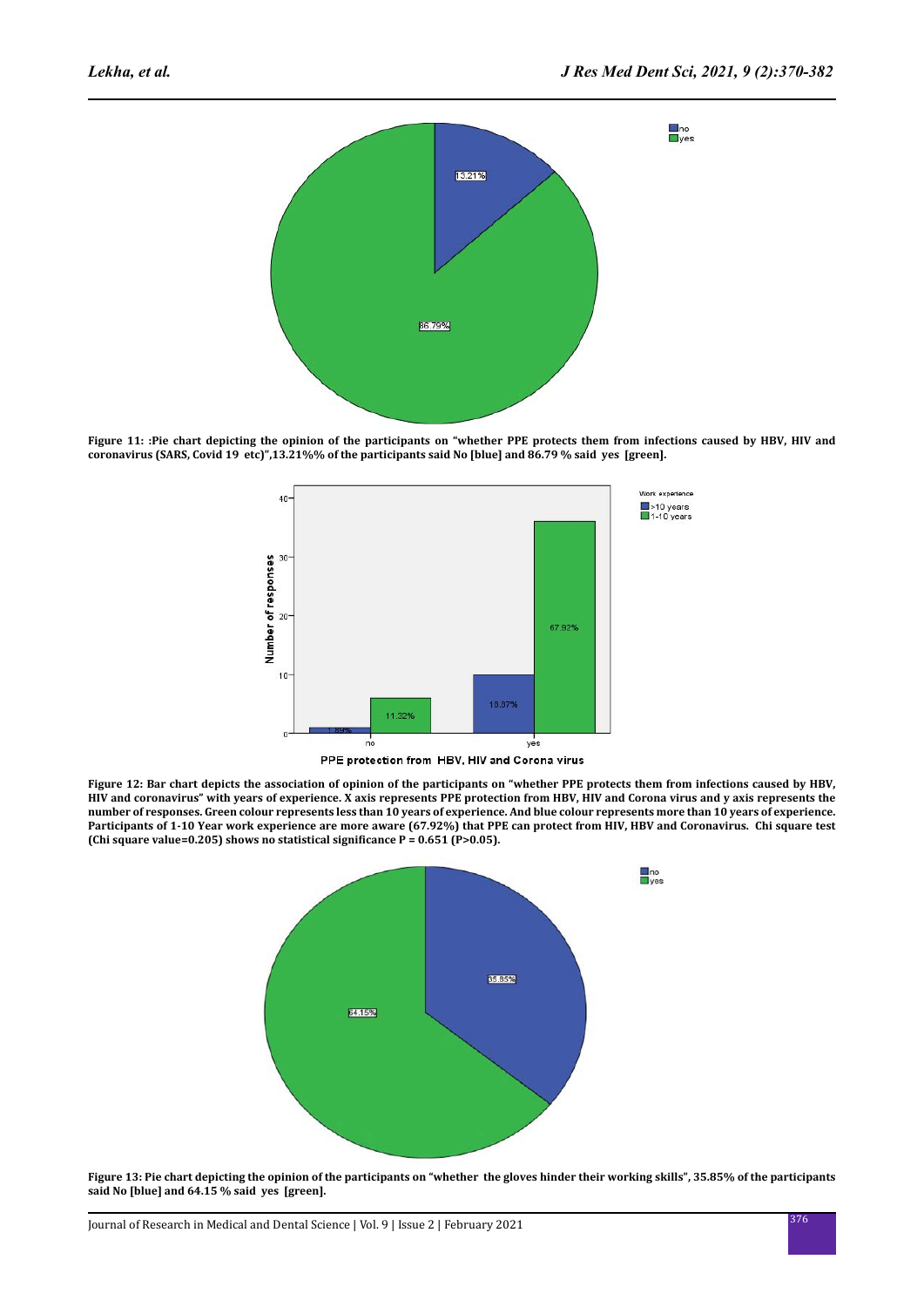

Gloves hinders working skills

**Figure 14: Bar chart depicts the association of opinion of the participants on "whether the gloves hinder their working skills" with years of experience. X axis represents opinion on whether gloves hinders working skills and the y axis represents the number of responses. Green colour represents less than 10 years of experience. And blue colour represents more than 10 years of experience. Participants with 1-10 Years of work experience find gloves to hinder their work more (52.83%). Chi square test (Chi square value= 0.557) shows no statistical significance P=0.456 (P>0.05).**



**Figure 15: Pie chart depicting the opinion of the participants on whether they think PPE is fool proof 43.40% Not always [grey], 28.30% Yes [violet], 9.43% of the participants Don't know [blue] and 18.87% No [green].** 



Figure 16: Pie chart depicting how often the participants replace their PPE, 43.40% once in 6 weeks [violet] 26.46 % Once in 6 years [green]. **20.75 % once in 6 months [grey] and 9.43% of the participants Never [blue].**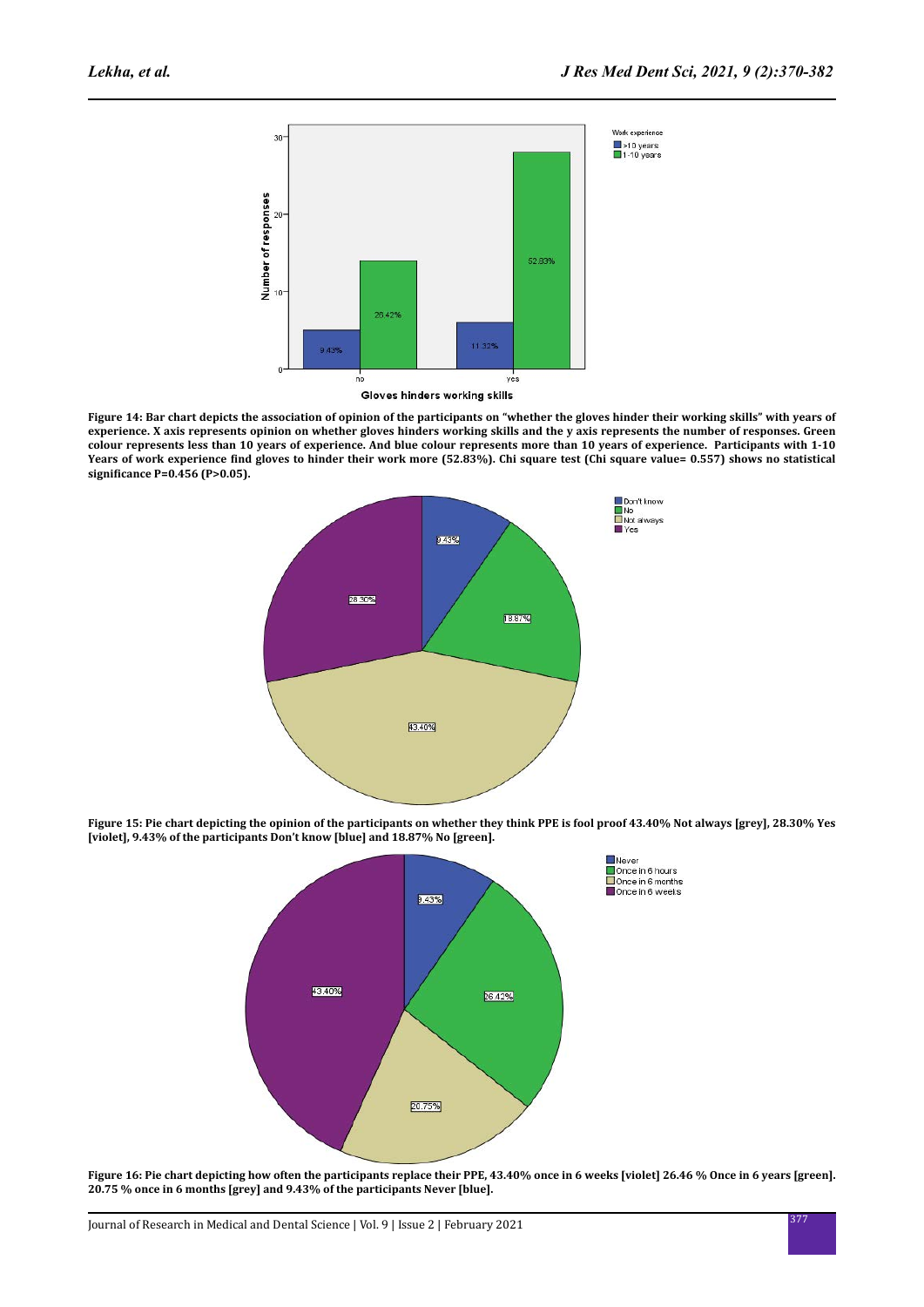

**Figure 17: Bar chart depicts the association on how often the participants replace their PPE with years of experience. X axis represents replacement of PPE and the Y axis represents the number of responses. Green color represents less than 10 years of experience and blue color represents more than 10 years of experience. Majority of the Participants of 1-10 Year work experience replace (30.19%) their PPE once in 6 weeks. Chi square test shows (Chi square value=4.923) no statistical significance P = 0.177 (P>0.05).**



**Figure 18: Pie chart depicting the opinion of the participants on what they will do if they feel uncomfortable to wear PPE, 52.83% Remove it immediately [grey zone ], 37.74% of the participants replied bear the discomfort [blue] and 9.43% Never use PPE again [green].** 



**Figure 19: Bar chart depicts the association of opinion of the participants about what they will do if they feel uncomfortable to wear PPE with years of experience. X axis represents action taken when felt uncomfortable wearing PPE and Y axis represents the number of responses. Green colour represents less than 10 years of experience. And blue colour represents more than 10 years of experience. Majority of the Participants of 1-10 Year work experience remove it immediately (43%) if they feel uncomfortable to wear it. Chi square test (Chi square value=0.364) showed no statistical significance P=0.834 (P>0.05).**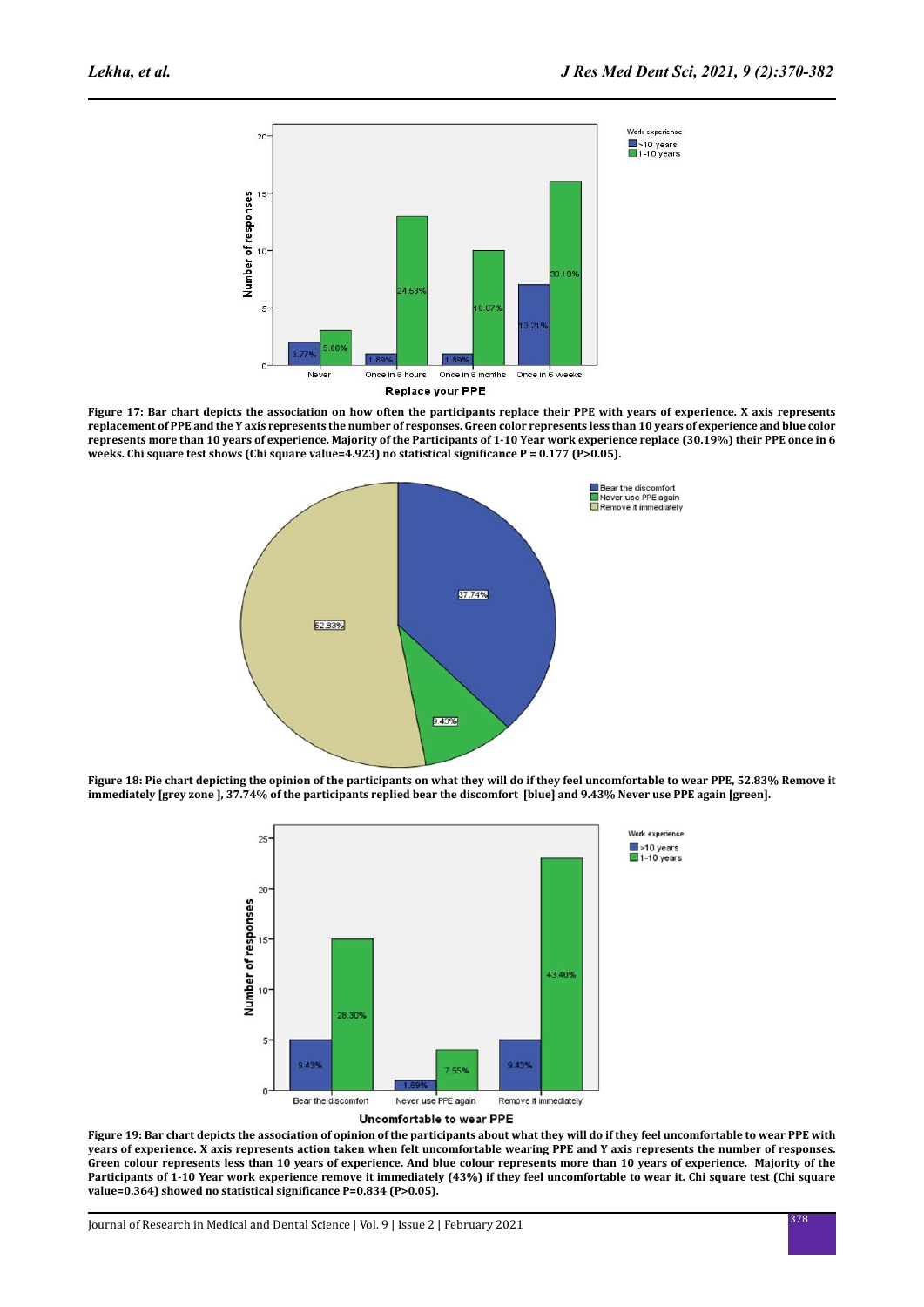

**Figure 20: Pie chart depicting whether the participants wear PPE regularly. 16.96 % of the participants said No [blue] and 83.02% said yes [green].**



**Figure 21: Bar Chart Depicts the association of response regarding wearing PPE regularly with years of Experience . X axis represents response regarding wearing PPE regularly and Y axis represents the number of responses. Green color represents less than 10 years of experience. And blue color represents more than 10 years of experience. Participants of 1-10 Year work experience wear (67.92%) PPE regularly. Chi square test (chi square value= 1.043) showed no statistical significance P=0.307 (P>0.05).**



**Figure 22: Pie chart depicting if the participants follow the rules recommended by WHO while performing hygiene regularly .7.55 % of the participants said No [blue] and 92.45% said yes [green].**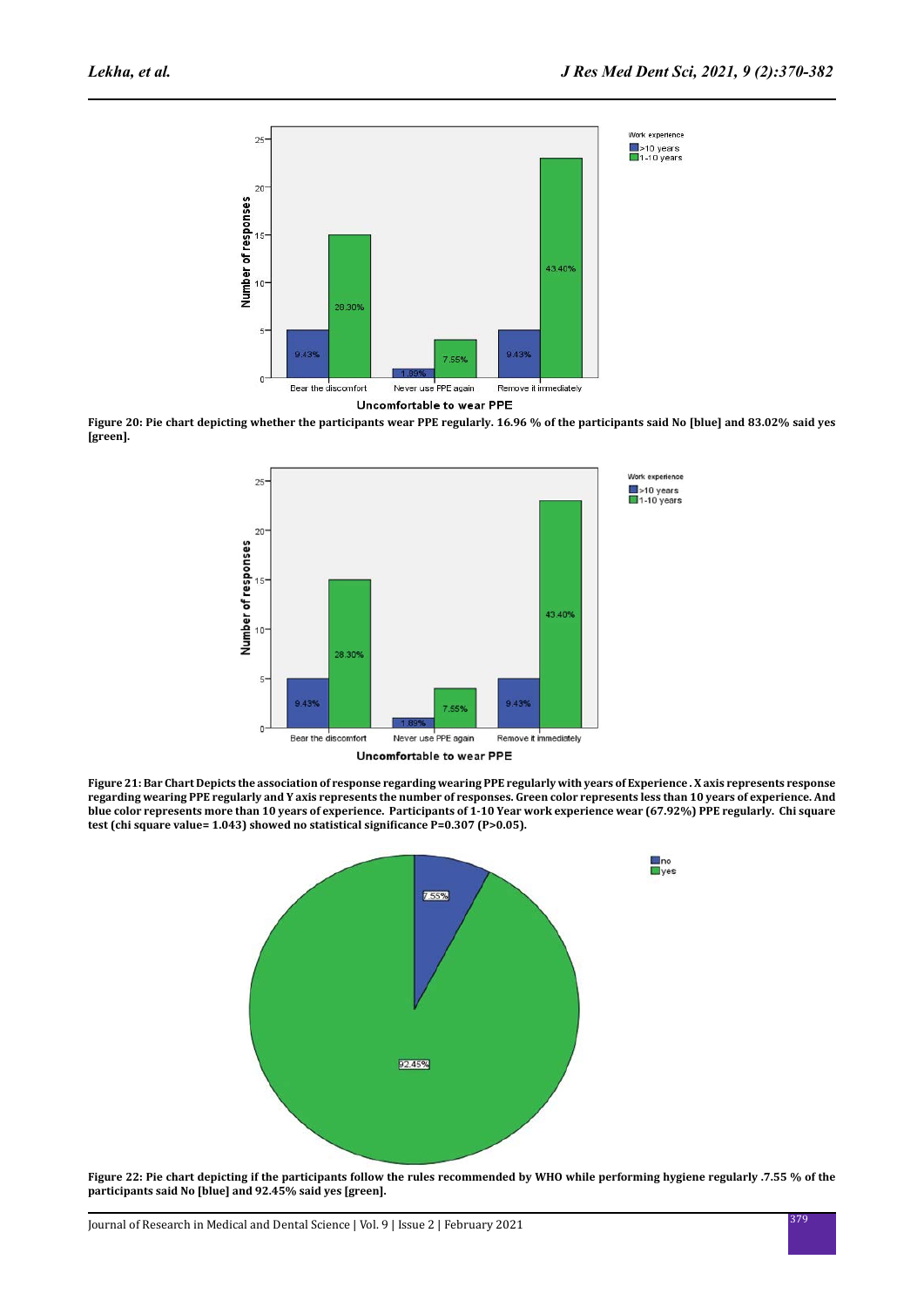

WHO guidelines for hand hygiene

**Figure 23: Bar chart depicts the association of responses on whether WHO recommended guidelines are followed for performing hygiene with years of experience. X axis represents response regarding practicing WHO guidelines for hand hygiene and Y axis represents the number of responses. Green color represents less than 10 years of experience. And blue color represents more than 10 years of experience. Participants of 1-10 Year work experience follow the guideline of WHO more (66.04%) for hand hygiene Chi square test (Chi square value=0.047) showed no statistical significance P =0.828 (P>0.05).**



**Figure 24: Pie chart depicting "whether the vision of the is affected even on wearing eye protection", 24.53% of the participants said No [blue] and 75.47% said yes [green]**



**Figure 25: Bar chart depicts the association of response of the participants on whether vision is affected when they wear eye protection with years of experience. X axis represents response regarding Vision affected by eye protection and Y axis represents the number of responses. Green color represents less than 10 years of experience. And blue color represents more than 10 years of experience. Participants of 1-10 Year work experience agree that (58.49%) vision is not affected by eye protection. Chi square test (chi square value=0.302) showed no statistical significance P =0.583 (P>0.05).**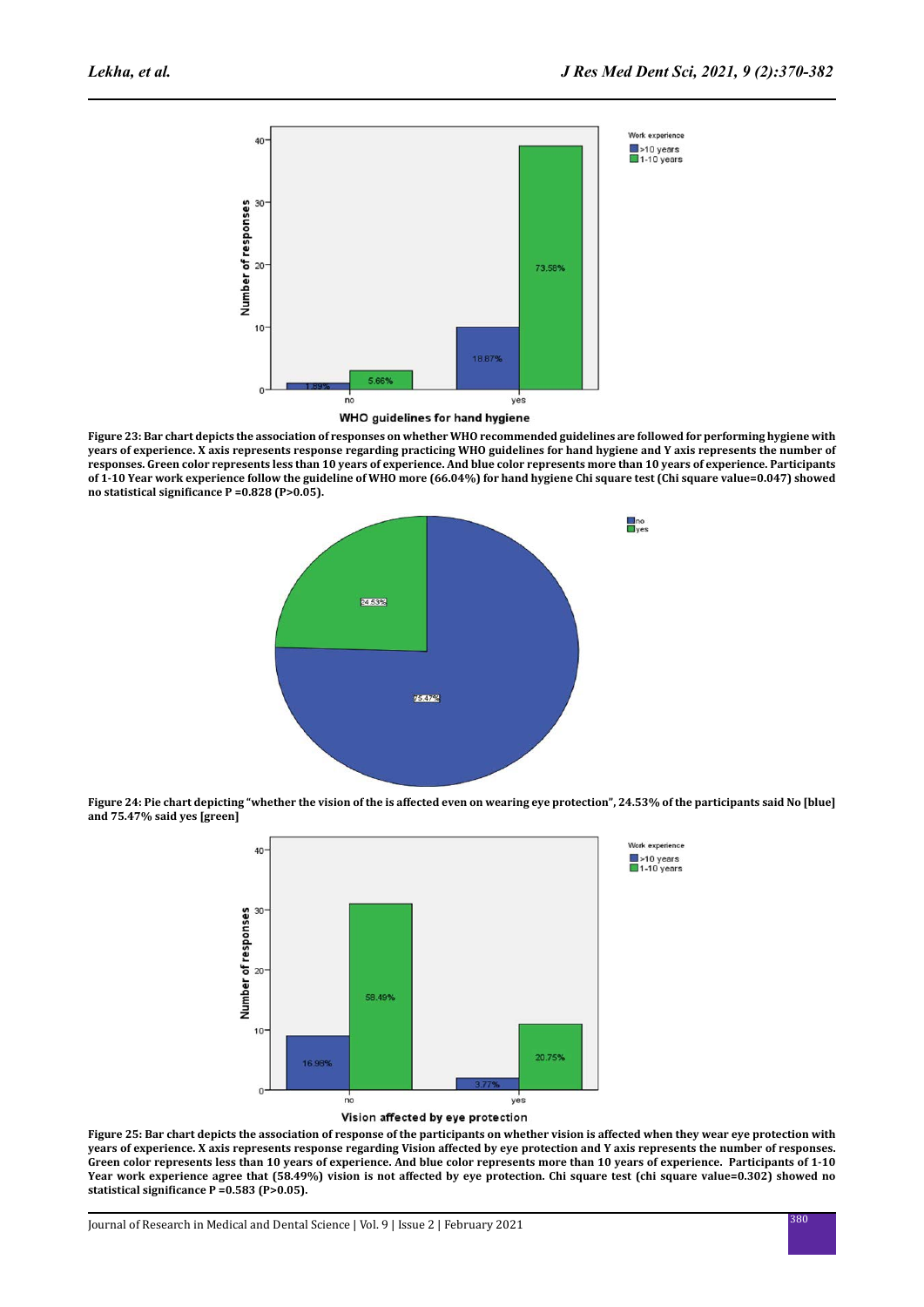#### **CONCLUSION**

Within the limitations of the study we can conclude that Lab technicians have good knowledge and awareness about personal protective equipment. Although the knowledge regarding PPE is good they need to be advised to use it appropriately in order to protect themselves and in turn protect their families. More awareness programs and training on correct ways of handling PPE will help them to use it effectively.

#### **REFERENCES**

- 1. Oguntona TS, Adedeji OO, Ogunsola D, et al. Awareness and use of personal protective equipment (PPE) and practice of safety precautions among funeral home workers in Lagos State. Transitional J Sci Tech 2010; 2:47–53.
- 2. Lakshmi G, Meriton SA, Christina MP, et al. A study on personal protective equipment use among health care providers, Tamil Nadu. Inter J Com Med Public Health 2016; 5.
- 3. Hersi M, Stevens A, Quach P, et al. Effectiveness of personal protective equipment for healthcare workers caring for patients with filovirus disease: A rapid review. PLoS One 2015; 10:e0140290.
- 4. Loibner M, Hagauer S, Schwantzer G, et al. Limiting factors for wearing personal protective equipment (PPE) in a health care environment evaluated in a randomised study. PLoS One 2019; 22:14:e0210775.
- 5. Verbeek JH, Rajamaki B, Ijaz S, et al. Personal protective equipment for preventing highly infectious diseases due to exposure to contaminated body fluids in healthcare staff. Cochrane Database Syst Rev 2020; 5:CD011621.
- 6. Akbar-Khanzadeh F, Bisesi MS, Rivas RD, et al. Comfort of personal protective equipment. Appl Ergon 1995; 26:195–198.
- 7. Muema LM. evaluation of personal protective equipment utilization among construction workers in mombasa county, Kenya. COHES, JKUAT 2017.
- 8. Izudi J, Ninsiima V, Alege JB, et al. Use of personal protective equipment among building construction workers in Kampala, Uganda. J Environ Public Health 2017; 23:7930589.
- 9. Carpenter WS, Lee BC, Gunderson PD, et al. Assessment of personal protective equipment use among Midwestern farmers. Am J Ind Med 2002; 42:236–247.
- 10. Balkhyour MA, Ahmad I, Rehan M. Assessment of personal protective equipment use and occupational exposures in small industries in Jeddah: Health implications for workers. Saudi J Biol Sci 2019; 26:653–659.
- 11. Aguwa EN. A review of Sir thomas legge's aphorisms and workplace personal protective equipments--Is there gap in knowledge, attitude and utilization. Occup Med Health Aff 2013; 1:2.
- 12. Tomas ME, Kundrapu S, Thota P, et al. Contamination of health care personnel during removal of personal protective equipment. JAMA Intern Med 2015; 175:1904–1910.
- 13. Aguwa EN, Arinze-Onyia SU, Ndu A, et al. Use of personal protective equipment among health workers in a tertiary health institution, South East Nigeria: Pre-Ebola Period. Int J Health Sci Res 2016; 6:12–18.
- 14. Casanova L, Alfano-Sobsey E, Rutala WA, et al. Virus transfer from personal protective equipment to healthcare employees' skin and clothing. Emerg Infect Dis 2008; 14:1291–1293.
- 15. Tanko BL, Anigbogu NA. The use of personal protective equipment (PPE) on construction sites in Nigeria. In: Laryea, S, Agyepong, SA, Leiringer R, et al. Proceedings of 4th West Africa built environment research (WABER) Conference, 2012; 24-26.
- 16. Palati S, Ramani P, Shrelin HJ, et al. Knowledge, attitude and practice survey on the perspective of oral lesions and dental health in geriatric patients residing in old age homes. Indian J Dent Res 2020; 31:22–25.
- 17. Uma PK, Ramani P, Sherlin HJ, et al. Knowledge about legal aspects of medical negligence in india among dentists--A questionnaire survey. Medico Legal Update 2020; 20:111–115.
- 18. Krishnan RP, Ramani P, Sherlin HJ, et al. Surgical specimen handover from operation theater to laboratory: A survey. Ann Maxillofac Surg 2018; 8:234– 238.
- 19. Hannah R, Ramani P, Sherlin HJ, et al. Awareness about the use, ethics and scope of dental photography among undergraduate dental students dentist behind the lens. Res J PharmTech 2018; 11:1012–1016.
- 20. Harrita S, Santhanam A. Determination of physical height using clinical crown height of deciduous teeth. Indian J Forensic Med Toxicol 2019; 13:23–27.
- 21. Padavala S, Sukumaran G. Molar incisor hypomineralization and its prevalence. Contemp Clin Dent 2018; S246–250.
- 22. Hema Shree K, Ramani P, Sherlin H, et al. Saliva as a diagnostic tool in oral squamous cell carcinoma: A systematic review with meta-analysis. Pathol Oncol Res 2019; 25:447–453.
- 23. Sarbeen JI, Gheena S. Microbial variation in climatic change and its effect on human health. Research. J Pharma Tech 2016; 9:1777–1781.
- 24. Manohar J, Abilasha R. A study on the knowledge of causes and prevalance of pigmentation of gingiva among dental students. Indian J Public Health Res Develop 2019; 10:95–100.
- 25. Guru PE, Gheena S. A study of empathy across students from 4 health disciplines among 1st years and final years. Research J Pharm Tech 2016; 9:1472.
- 26. Abitha T, Santhanam A. Correlation between bizygomatic and maxillary central incisor width for gender identification. Br Dent Sci 2019; 22:458–466.